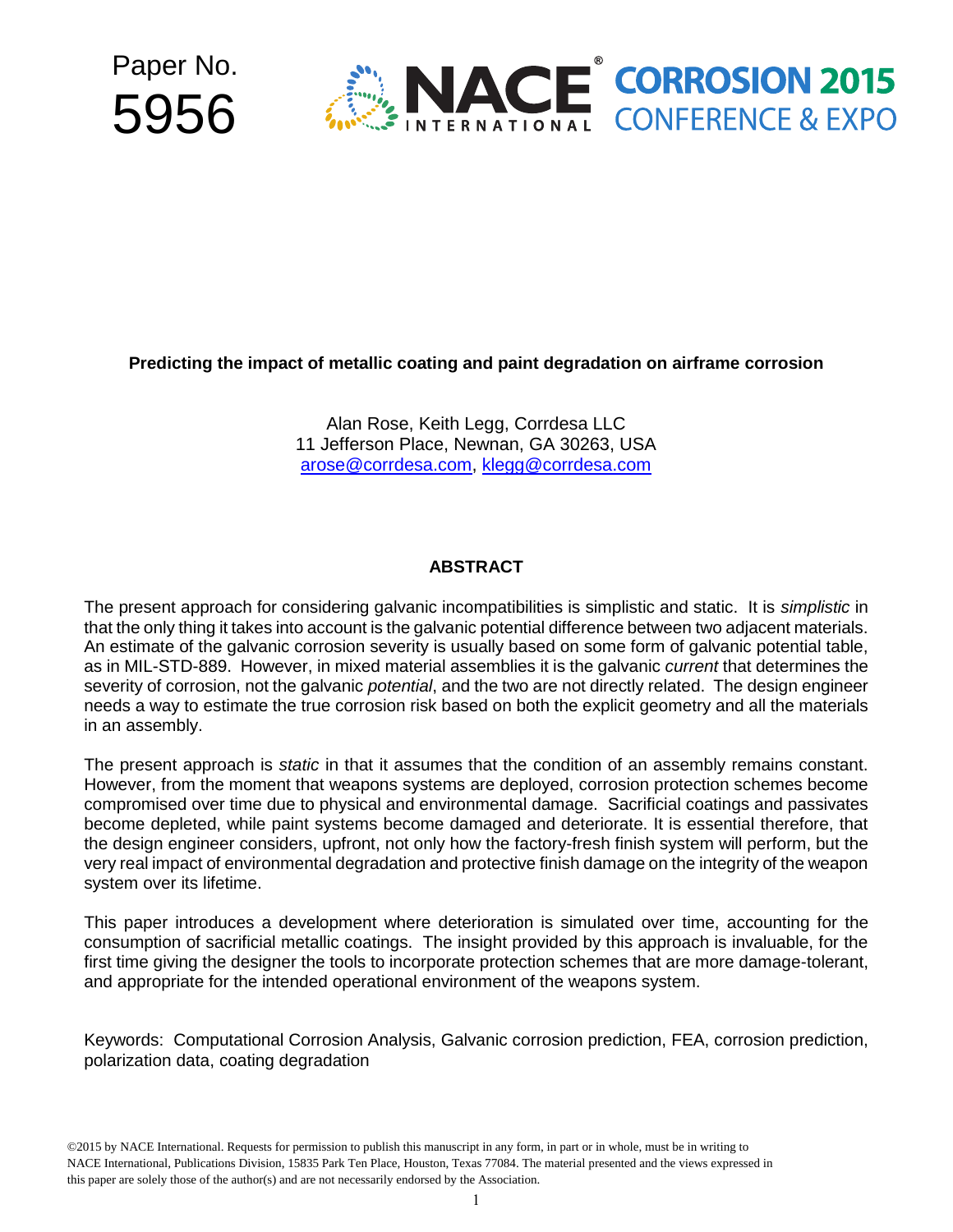#### **INTRODUCTION**

Aerospace structures are challenged by many corrosion mechanisms and one of particular severity is galvanic corrosion. This manifests as an acceleration of corrosion when two or more *galvanically incompatible* materials are used in close proximity. It is especially common in aircraft because of the preponderance of mixed metal assemblies. The aerospace and defense communities have, over time, gathered data and developed design guidelines and various tools to assess the risk of galvanic corrosion and guide material choice.

## **PRESENT APPROACH FOR ASSESSING GALVANIC CORROSION**

Most of these design aids comprise two main components, namely, **Data** and **Practice**. The **data** is usually in the form of a galvanic series or table of materials with their open circuit potentials (OCP) and a working **practice** typically involves the use of guidelines that suggest designers avoid using materials with a difference in OCP beyond a certain threshold. The exact criteria for this potential difference varies according to the particular standard or practice.

- $\triangleright$  MIL-HDBK-729 [1] provides basic and fundamental information on corrosion and corrosion prevention of metals for the guidance of engineers and designers of military materiel. It describes factors that influence and control galvanic action, such as the electrical circuit (metals and conductive medium or electrolyte), the ratio of anode to cathode areas, and polarization of the materials. It points out that galvanic corrosion is greatest near the junction between dissimilar metals, and falls with increasing distance from the junction.
- ▶ MIL-STD-889B [2], on the other hand, requires that suitable protection against galvanic corrosion be applied when dissimilar metals are used in intimate contact. It contains a matrix of metals, with corrosion severities for sea water, marine atmosphere, and industrial atmosphere based on galvanic potential differences.
- $\triangleright$  MIL-DTL-14072E(CR) [3] sets out required finishes for ground-based electronic equipment. Even if the component under investigation is not electronic in nature, engineers still refer to its tables and information. It contains a galvanic chart of metals, alloys and platings arranged by groups which have common electro-motive forces (EMF), supposedly within 50mV. All members of a group regardless of metallurgical similarity or dissimilarity are considered *compatible*. Indeed, materials, from *different* groups are still cited as *compatible* if they are **within** a range of 250mV.

The common factor in all of these specifications is that they are based on galvanic potential differences between materials. Although the potential is the *driver,* in reality the *extent* of corrosion is determined by the corrosion current. They also tend to consider only metals that touch, whereas in reality incompatible materials only need to be electrically connected through the electrolyte. Nevertheless they do provide useful guidelines on avoiding galvanic corrosion couples and on minimizing the extent of corrosion.

Since it is galvanic *current* that determines the severity of corrosion, not the galvanic *potential*, an improved method should make use of both the galvanic potential, to indicate possible incompatibility and the galvanic current to quantify the extent or severity of the corrosion. Even then, the method would only be placed on the initial (time = 0) properties of the materials. In reality, however, materials degrade and change over time. As soon as weapons systems are deployed, corrosion protection schemes begin to degrade. Coatings become compromised over time due to physical and environmental damage. Sacrificial coatings and passivates become depleted, while paint systems become damaged and deteriorate. It is essential therefore, that the design engineer considers, upfront, not only how the factoryfresh finish system will perform, but the very real impact of environmental degradation and protective finish damage on the integrity of the weapon system over its lifetime.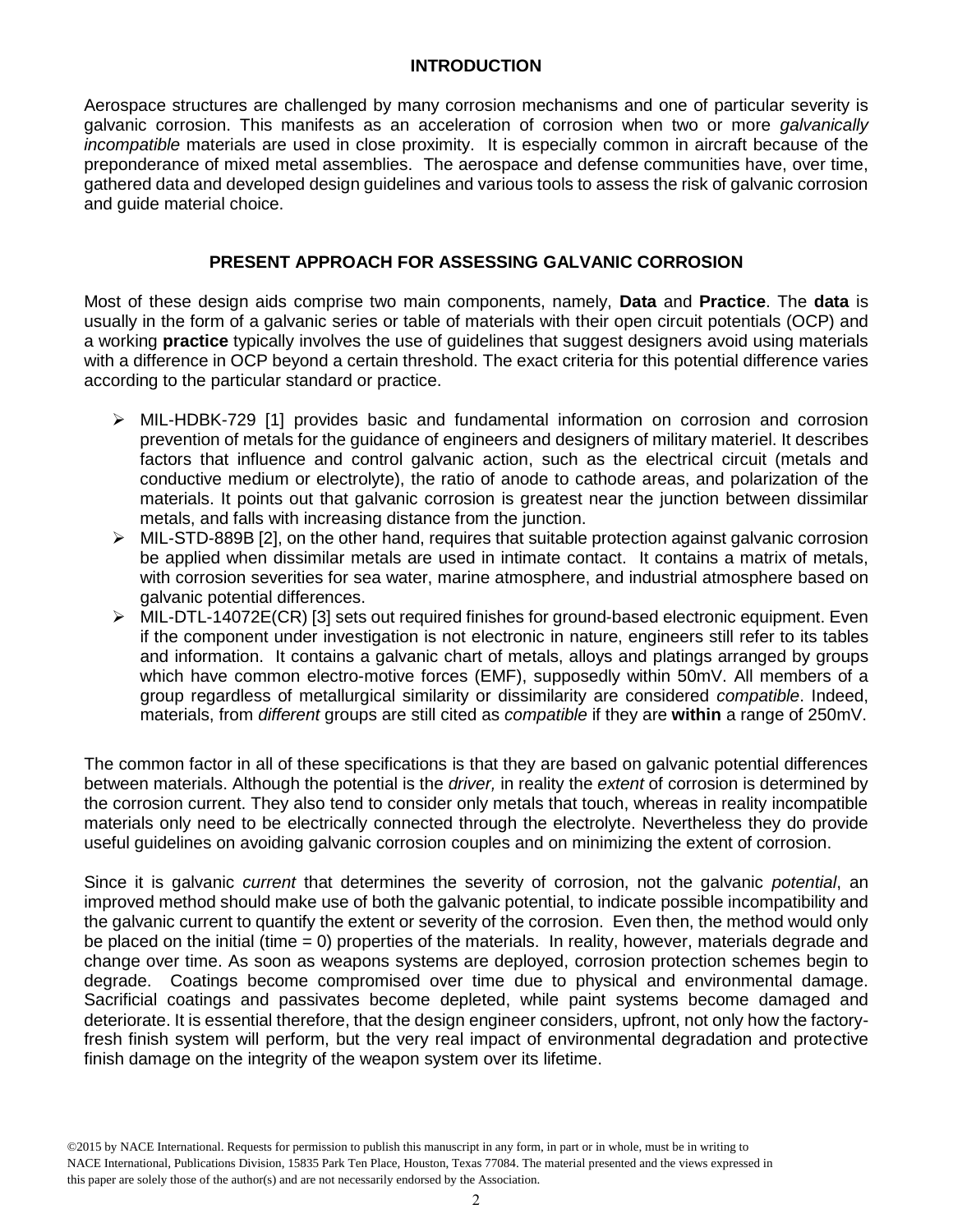## **NEW APPROACH FOR ASSESSING GALVANIC CORROSION**

Computational methods, offer a way to build upon the approaches presented above and also to incorporate the change of material properties over time while bringing additional advantages:

- By incorporating the actual CAD model of the system under analysis the explicit geometry (size, shape, location) can be considered, whereas galvanic tables in the standards refer to couples with equal anodic and cathodic areas
- A complex system of several materials and multiple coatings can be analyzed in one computational model rather than looked at as a series of couples
- Specifying the electrolyte of interest: Many standards or guidelines refer to 'seawater' as the electrolyte. However, as input, computational methods can use polarization curves of materials with other electrolytes or NaCl concentrations.
- The thickness of the electrolyte film has an impact on the corrosion rate. For example, the hull of a ship may be considered to be in a 'bulk' electrolyte whereas an internal aircraft structure may have a very thin film of electrolyte due to condensation. This can be accounted for in how the polarization data is measured and used
- A computational method can simultaneously assess the galvanic potential **and** the current

In this paper galvanic corrosion is assessed by using *Elsyca CorrsosionMaster<sup>1</sup>* a commercial software tool for predicting the locations and severity of corrosion on complex assemblies of mixed materials. Using Finite Element Methods (FEM) the software solves the fundamental electrochemical equations that govern the corrosion phenomena, taking into account the CAD model of the assembly, the polarization behavior of the substrate and coatings, and the thickness and resistivity of the electrolyte film. The electrolyte is modeled as a thin film with defined thickness (microns to millimeters). Details on the software have been reported elsewhere [4,5]. This software tool was used to study the corrosion issues on wing lug bushings of a military aircraft.

# **CORROSION PREDICTION OF WING-FUSELAGE ATTACHED BULKHEADS**

Bushed aluminum wing lugs are commonly found in aircraft. A typical lug attachment consists of a bushing through which a connecting lug pin passes. Figure 1 illustrates the set-up.



**Figure 1: Position of the bulkhead wing lug with bushing and pin** 

 $\overline{a}$ 1 Tradename

<sup>©2015</sup> by NACE International. Requests for permission to publish this manuscript in any form, in part or in whole, must be in writing to NACE International, Publications Division, 15835 Park Ten Place, Houston, Texas 77084. The material presented and the views expressed in this paper are solely those of the author(s) and are not necessarily endorsed by the Association.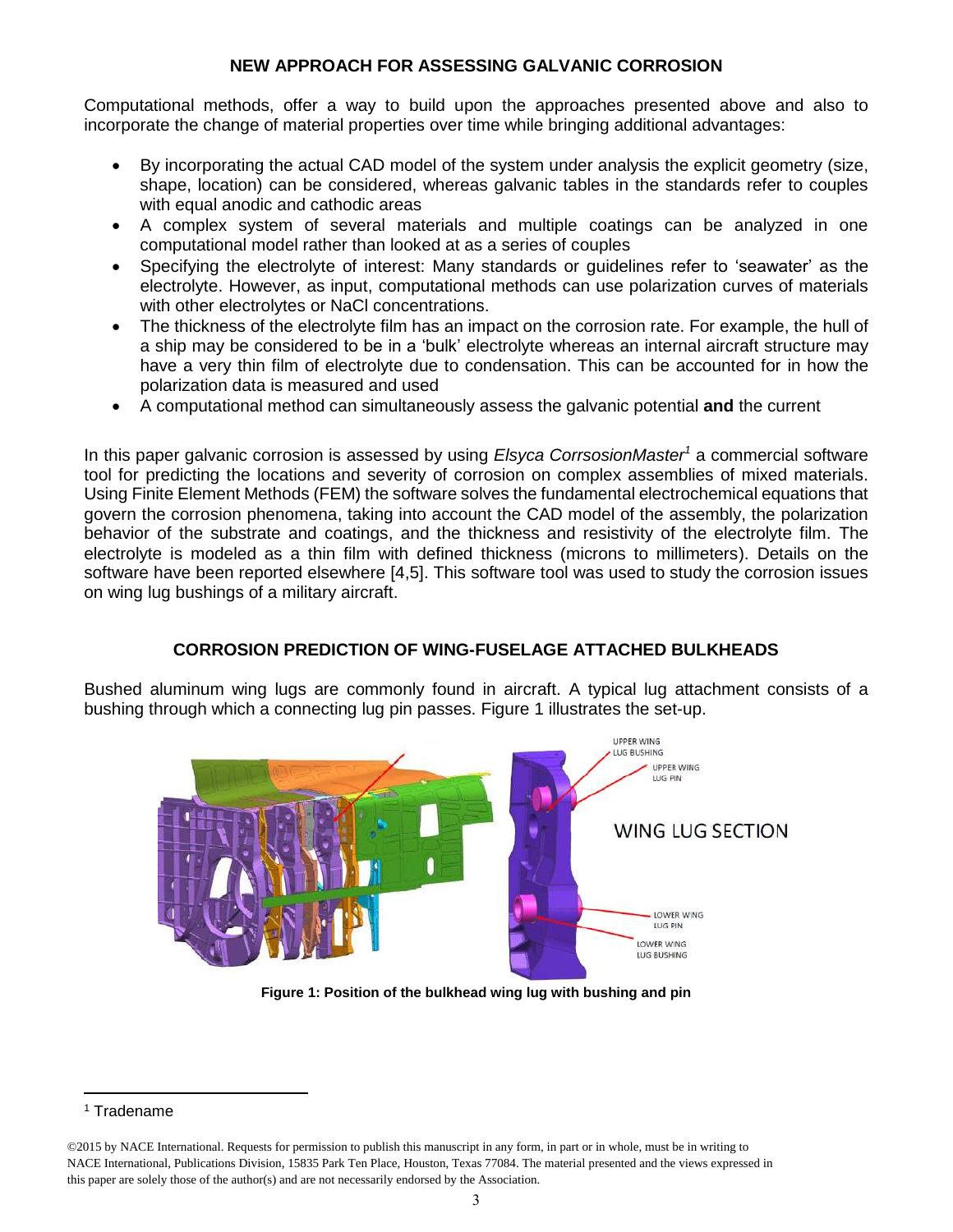A schematic of the fuselage bushing is given in Figure 1, and material details *used in this example case* are summarized in Table 1. *Note that the materials in Table 1 are not the actual materials used in practice, but electrochemically similar materials for illustrative purposes*.

In principle the Cu-Be bushing and stainless steel pin are Cd plated, and the aluminum alloy UNS A92024<sup>2</sup> lug is anodized. The bushing ID and OD are Cd plated but are not painted. However, the exposed surfaces of the lug are anodized and chromate sealed, while both bushing and lug are chromate primed and painted. Typically the bushing face and the lug area adjacent to it are usually also sealed with a chromated sealant. In practice however, due to movement between wing and lug, and aging of the organics, the paint system will always degrade and absorb water. Galvanic currents between bushing and lug will eventually corrode the aluminum. Consequently in service the periphery of the aluminum around the bushings always shows corrosion attack.



**Figure 2: Schematic of wing lug/bushing system**

**Table 1 Materials specification used in the bushed wing lug simulation – at T=0**

| Item    | Material/<br>substrate                 | Coating                     | <b>Note</b>                                                                                                        |
|---------|----------------------------------------|-----------------------------|--------------------------------------------------------------------------------------------------------------------|
| lug.    | <b>UNS A92024</b>                      | Anodize, unsealed           | Anodize undamaged                                                                                                  |
| bushing | Cu-Be<br>Heat treated to<br>HRC 34-36, | Cd plated, 5um<br>thickness | Model as Cd, then when consumed, the<br>Cu-Be polarization data will automatically<br>be used                      |
| pin     | stainless steel<br><b>UNS S31600</b>   | Cd plated, 5um<br>thickness | Model as Cd, then when consumed, the<br>stainless steel UNS S31600 polarization<br>data will automatically be used |

In order to find the corrosion hotspots the sealant and paint system are ignored. Corrosion begins in any case where the coating breaks down. Figure 3 identifies the materials and coatings.

 $\overline{a}$ <sup>2</sup> Unified Numbering System for Metals and Alloys (UNS). UNS numbers are listed in Metals & Alloys in the Unified Numbering System, 10th ed. (Warrendale, PA: SAE International and West Conshohocken, PA: ASTM International, 2004).

<sup>©2015</sup> by NACE International. Requests for permission to publish this manuscript in any form, in part or in whole, must be in writing to NACE International, Publications Division, 15835 Park Ten Place, Houston, Texas 77084. The material presented and the views expressed in this paper are solely those of the author(s) and are not necessarily endorsed by the Association.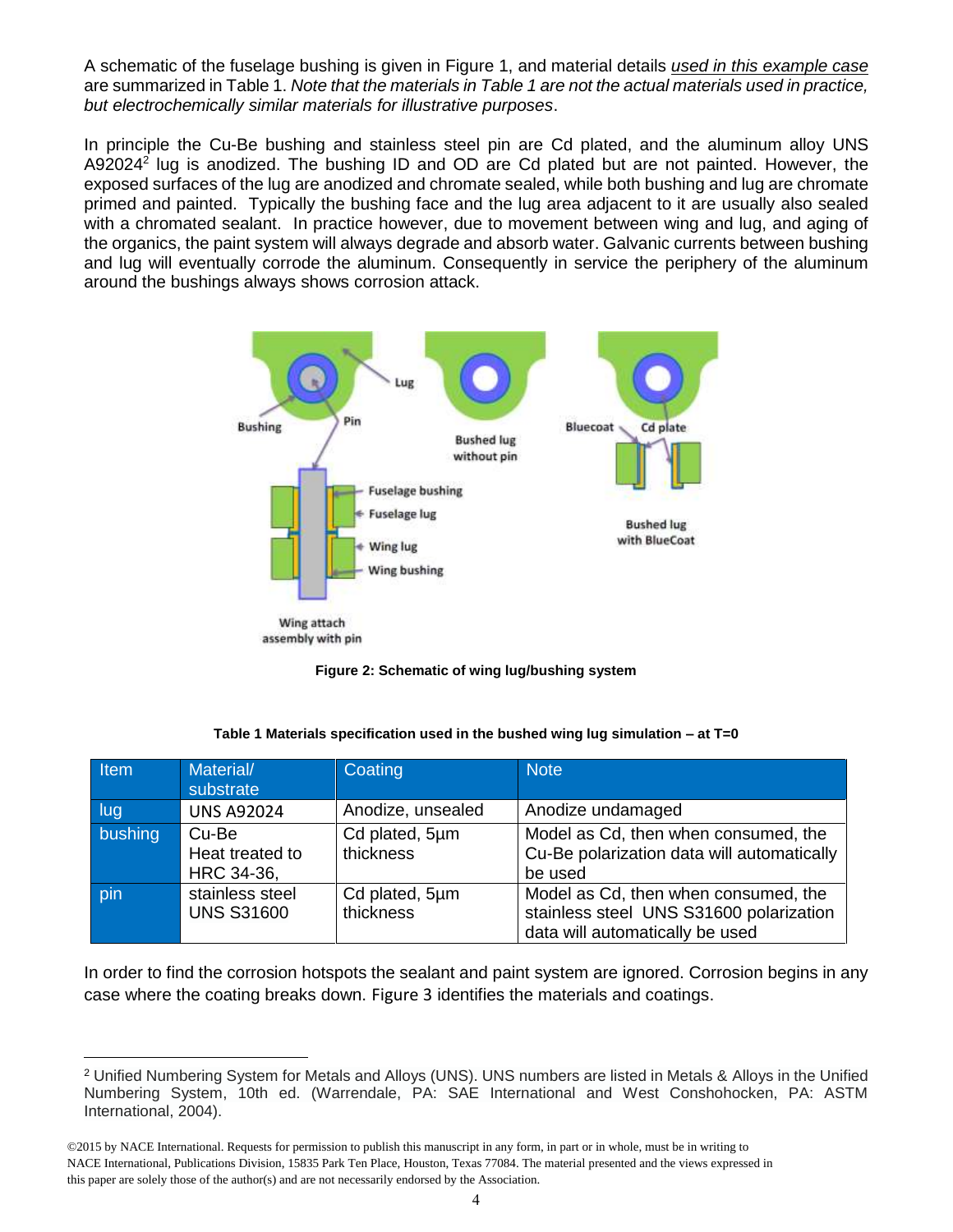

**Figure 3: Mesh detail and material selections**

For this paper, the results of four simulations will be presented and discussed, two steady state and two transient in order to consider the impact of the two different, assumed thicknesses of electrolyte, which is considered to cover the entire assembly. The steady state simulations help to *scope* the problem and then the transient runs follow material consumption (the Cd plate) over elapsed time. It is anticipated that over time, the Cd plate will be consumed in some areas and eventually will reveal the underlying substrate, which of course will have significantly different electrochemical properties compared to the sacrificial Cd.



**Figure 4: Initial corrosion rate (left) and current density (right), steady state, 1000µm film**

Figure 4 shows the initial corrosion rate (left) and current densities (right) for a steady state model of the lug covered in a 1000µm electrolyte film of water containing 3.5% NaCl (this corresponds to the polarization curves used). Note, for visualization purposes, the color range for the current densities has been 'clipped' to show only positive current densities, that is, the gray areas correspond to negative or cathodic current densities.

As we would expect, the Cd plating on the bushing is corroding (sacrificing itself) to protect the more anodic, adjacent  $A<sub>2</sub>O<sub>3</sub>$  (anodized). This can also be verified by the positive current densities shown only on the bushing and pin. You can also see some of the corroding Cd plate on the pin.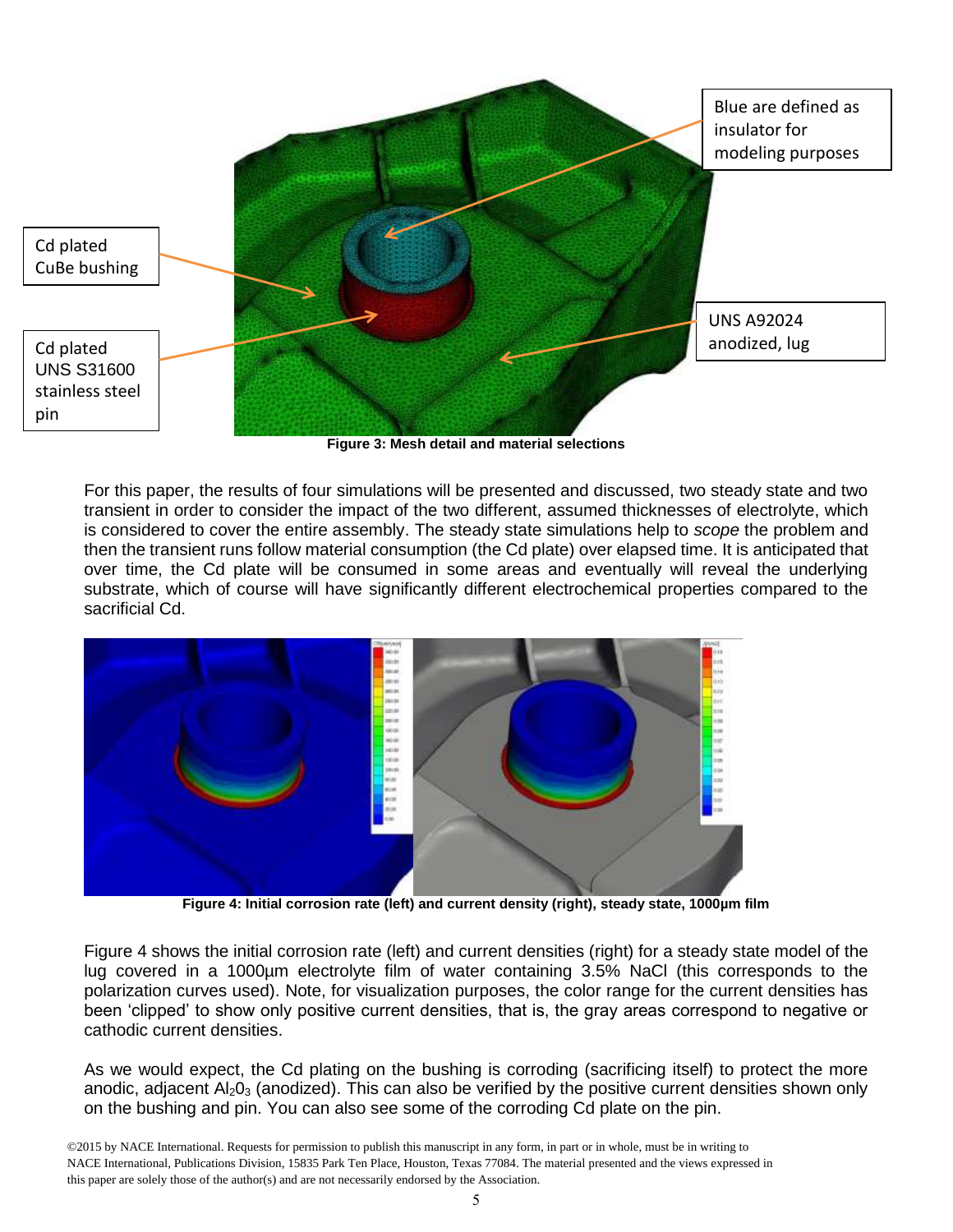Figure 5 illustrates the impact of a thinner electrolyte film. The corrosion is concentrated much more around the bushing and does not progress up the pin as far as that seen for the thicker film case.



**Figure 5: Corrosion rate and current density, steady state, 100µm film**

Conclusions from such steady state results should be considered carefully, in line with the assumptions made:

- The assembly is considered 'wet' 100% of the time. In service there will be periods when the lug is dry, depending on humidity, temperature and geography
- No consideration is made for the impact of any corrosion products, which would likely reduce the corrosion rate
- Eventually the protective coatings will be consumed

We can start to take into account the above effects once we have a model within a time-dependent framework. Of course, this then demands more information, such as exactly how the wetting cycles vary etc.

Figure 6 shows the evolution of corrosion over time for the case with the 1000µm electrolyte film and Figure 7 shows the results for the case with the 100µm electrolyte film. The images on the left hand side show the consumption of Cd over time, revealing the CuBe bushing and the UNS S31600 stainless steel pin. The images on the right hand side show the corresponding current densities – positive values highlighting the corroding/anodic surfaces.

In both cases, at the start of the simulation we see the Cd corroding. However, in the 1000µm case it is not until almost all the Cd has been consumed that we then see the corrosion 'switch' to the anodized lug, which is adjacent to the more electropositive CuBe. The 1000µm film is thick enough to allow current from the depleting Cd to 'protect' the anodized aluminum.

In the 100µm case however, we can see that as soon as the Cd starts to be consumed up the pin, we already see the anodized aluminum starting to corrode. The thinner electrolyte layer, with its higher impedance, does not allow the Cd to protect the lug.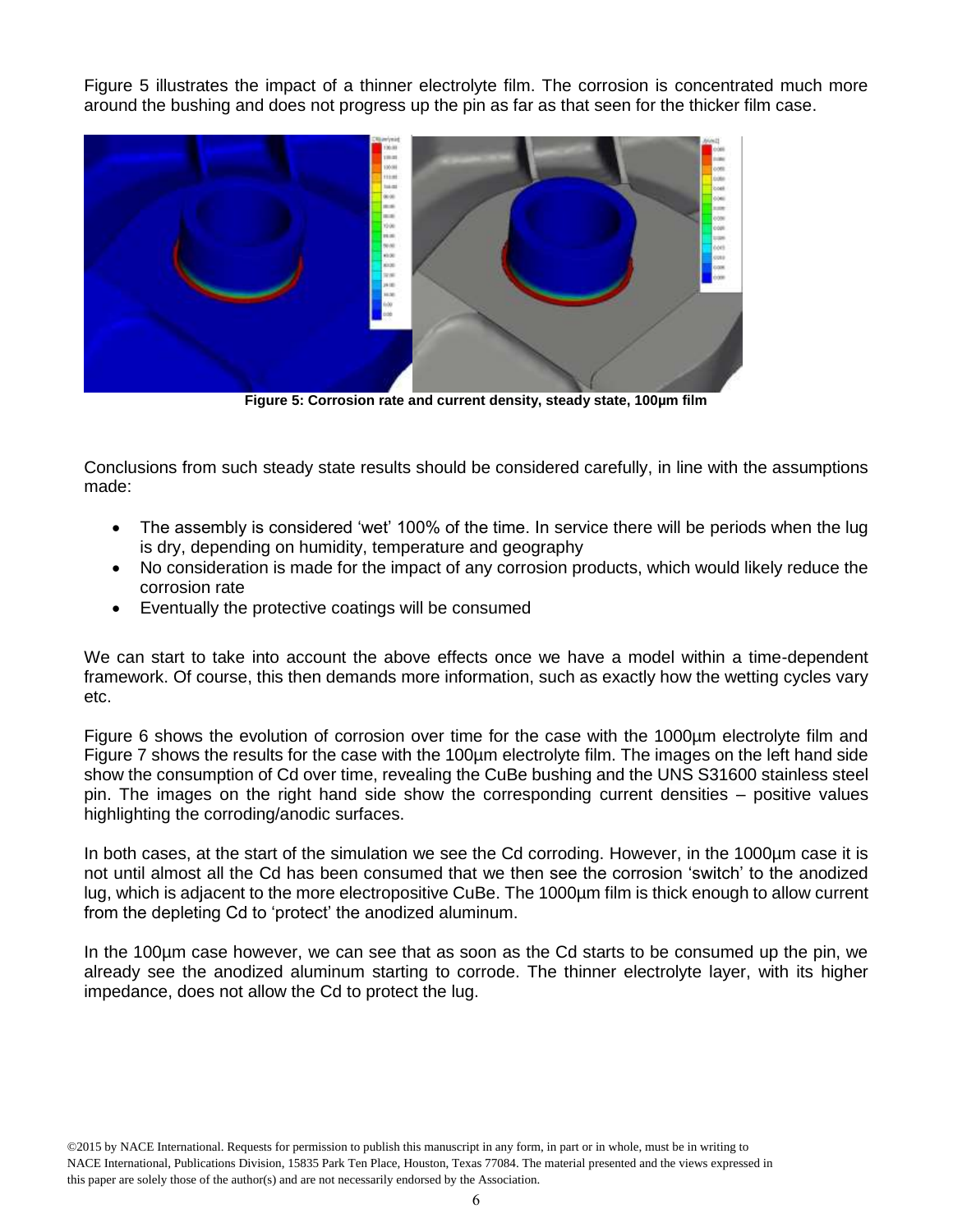

**Figure 6: Exposed materials and current density changing with time - 1000µm film**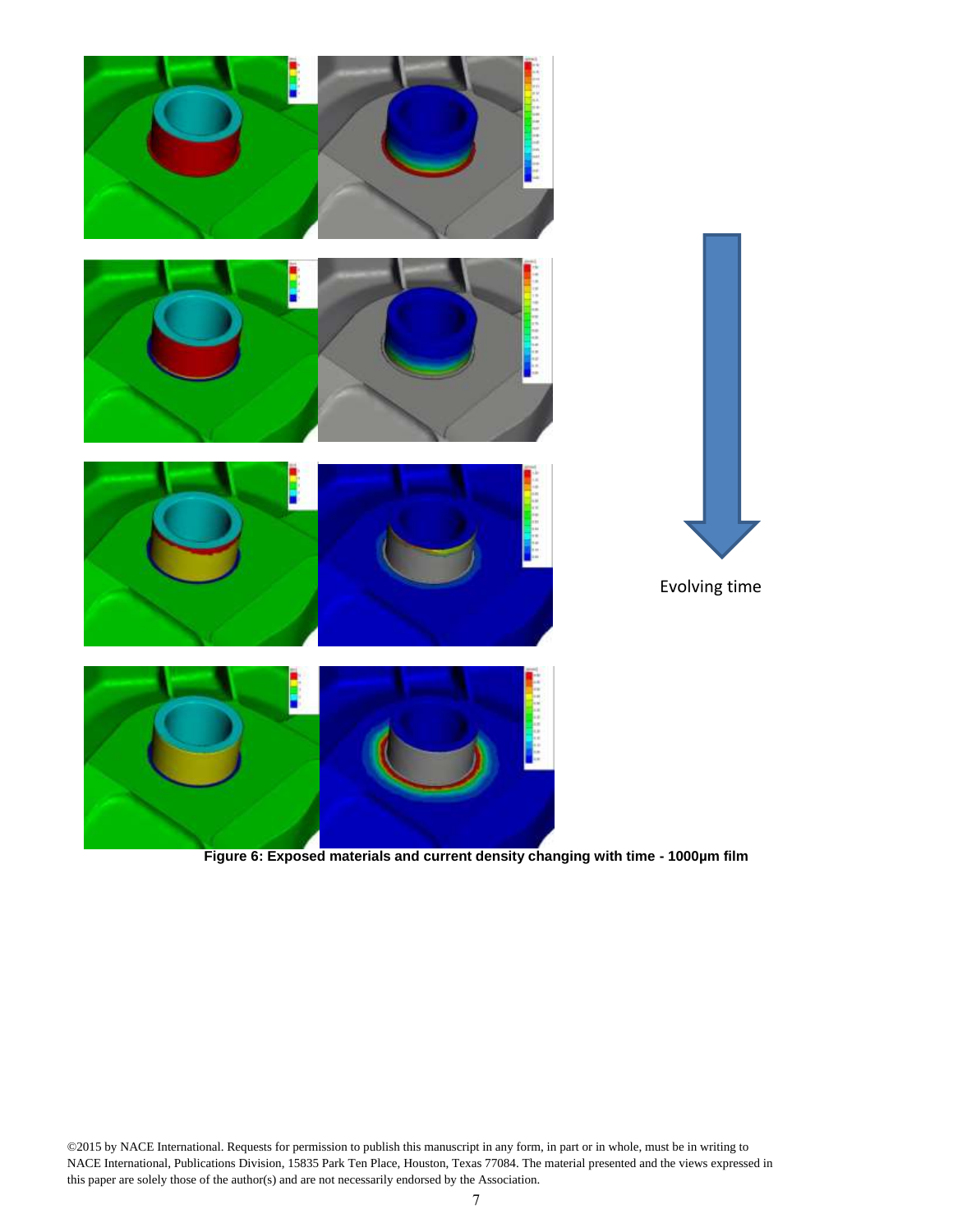

**Figure 7: Exposed materials and current density changing with time - 100µm film**

The progress of corrosion that we see in Figure 6 and Figure 7 shows something fundamental about the design of protective systems. Each coating is designed to protect its substrate or adjacent components: Cd on the bushing and pin is designed to make these cathodic alloys galvanically compatible with the Al airframe to prevent galvanic corrosion, while the anodized layer on the lug is designed to protect the lug from galvanic and general corrosion. These work adequately at first, but the anodized layer is more cathodic than the Cd, so that over time it corrodes the Cd away. That exposes the highly cathodic CuBe and stainless steel, causing the Cd to corrode faster. Once enough cathode area is exposed relative to the area of the sacrificial Cd, the cathodic steel and CuBe now attack the anodized Al. Thus what our protection system has actually become is a self-corroding system that will inevitably fail over the long term unless it is refreshed during sufficiently frequent periodic depot maintenance (PDM).

©2015 by NACE International. Requests for permission to publish this manuscript in any form, in part or in whole, must be in writing to NACE International, Publications Division, 15835 Park Ten Place, Houston, Texas 77084. The material presented and the views expressed in this paper are solely those of the author(s) and are not necessarily endorsed by the Association.